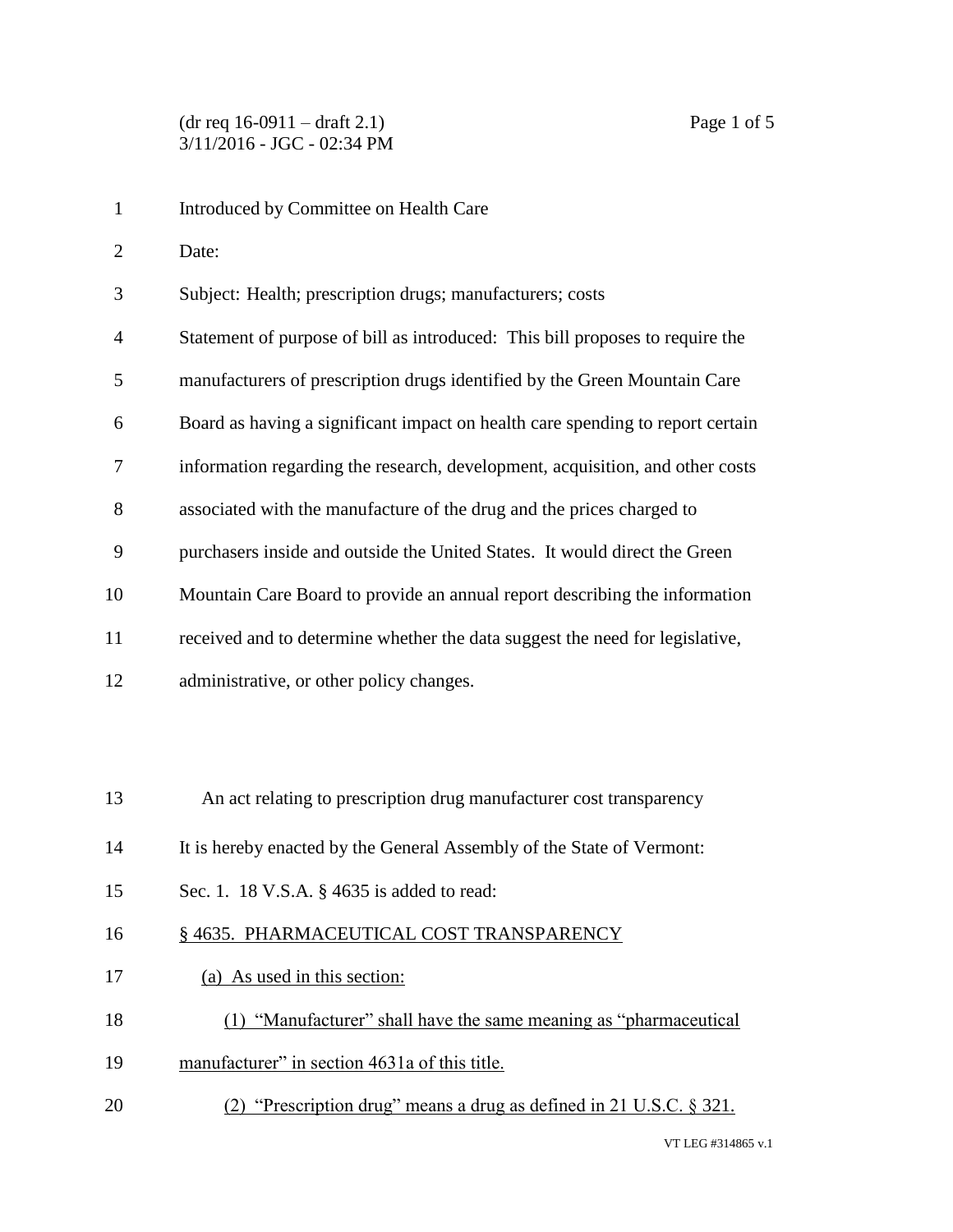(dr req 16-0911 – draft 2.1) Page 2 of 5 3/11/2016 - JGC - 02:34 PM

| $\mathbf{1}$   | (b) The Green Mountain Care Board shall develop a list of specific             |
|----------------|--------------------------------------------------------------------------------|
| $\overline{2}$ | prescription drugs on which the State spends significant health care dollars,  |
| 3              | creating a substantial public interest in understanding the development of the |
| $\overline{4}$ | drugs' pricing.                                                                |
| 5              | $(c)(1)$ For each prescription drug that the Green Mountain Care Board         |
| 6              | places on the list developed pursuant to subsection (b) of this section, the   |
| 7              | Board shall require the drug's manufacturer to report the following            |
| 8              | information:                                                                   |
| 9              | (A) the number of years the drug has been available for purchase in            |
| 10             | the United States;                                                             |
| 11             | (B) the number of years remaining, if any, on the patent for each              |
| 12             | formulation of the drug;                                                       |
| 13             | the total research and development costs paid by the                           |
| 14             | manufacturer and, separately and to the extent the manufacturer has the        |
| 15             | information, the total research and development costs paid by any predecessor  |
| 16             | and by any third party, public or private, in the development of the drug,     |
| 17             | showing both the total amounts spent on research and development by the        |
| 18             | manufacturer, its predecessors, and third parties over time and the amounts    |
| 19             | spent by each per year as well as any amounts from federal, State, or other    |
| 20             | governmental programs and any form of subsidies, grants, or other support;     |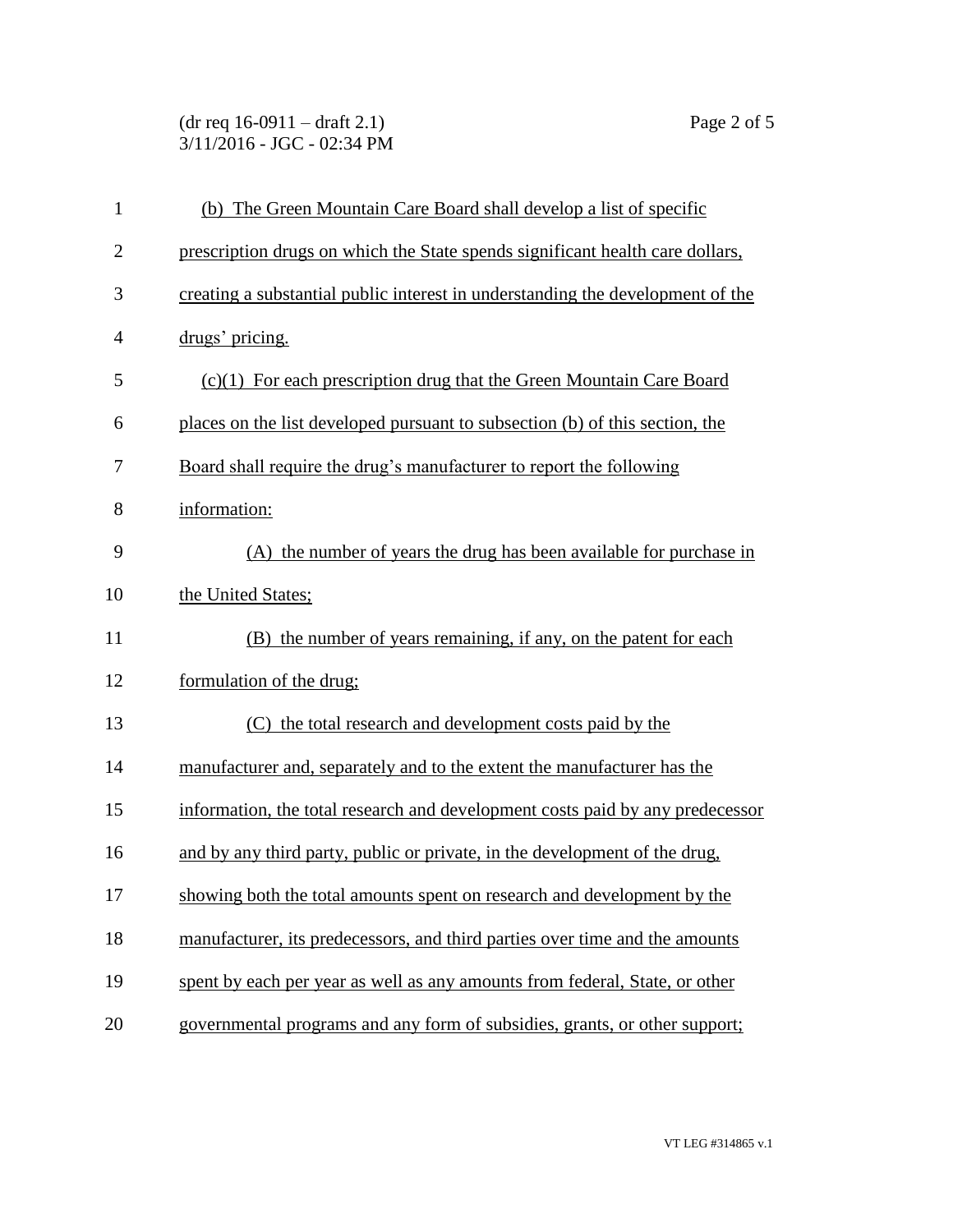(dr req 16-0911 – draft 2.1) Page 3 of 5 3/11/2016 - JGC - 02:34 PM

| $\mathbf{1}$   | (D) the costs of clinical trials and other regulatory costs paid by the          |
|----------------|----------------------------------------------------------------------------------|
| $\overline{2}$ | manufacturer and, separately and to the extent the manufacturer has the          |
| 3              | information, the costs of clinical trials and other regulatory costs paid by any |
| $\overline{4}$ | predecessor in the development of the drug, as well as the cost of any           |
| 5              | postclinical studies mandated by the U.S. Food and Drug Administration;          |
| 6              | (E) other costs to acquire the drug, including costs for the purchase of         |
| 7              | patents, licensing, property rights, or acquisition of a corporate entity owning |
| 8              | rights to the drug while in development;                                         |
| 9              | (F) any other information the manufacturer believes to be pertinent to           |
| 10             | the Board's complete understanding of the costs related to developing and        |
| 11             | manufacturing the drug;                                                          |
| 12             | (G) a cumulative annual history of increases in the average wholesale            |
| 13             | price and wholesale acquisition cost of the drug over the preceding five-year    |
| 14             | period, expressed as percentages, and the month each such increase took effect;  |
| 15             | (H) prices for the drug charged to purchasers outside the United                 |
| 16             | States, by country, for a representative set of five countries to be selected    |
| 17             | annually by the Green Mountain Care Board;                                       |
| 18             | (I) prices charged to typical purchasers in Vermont during the                   |
| 19             | previous year, including pharmacies, pharmacy chains, pharmacy wholesalers,      |
| 20             | and other direct purchasers of prescription drugs; and                           |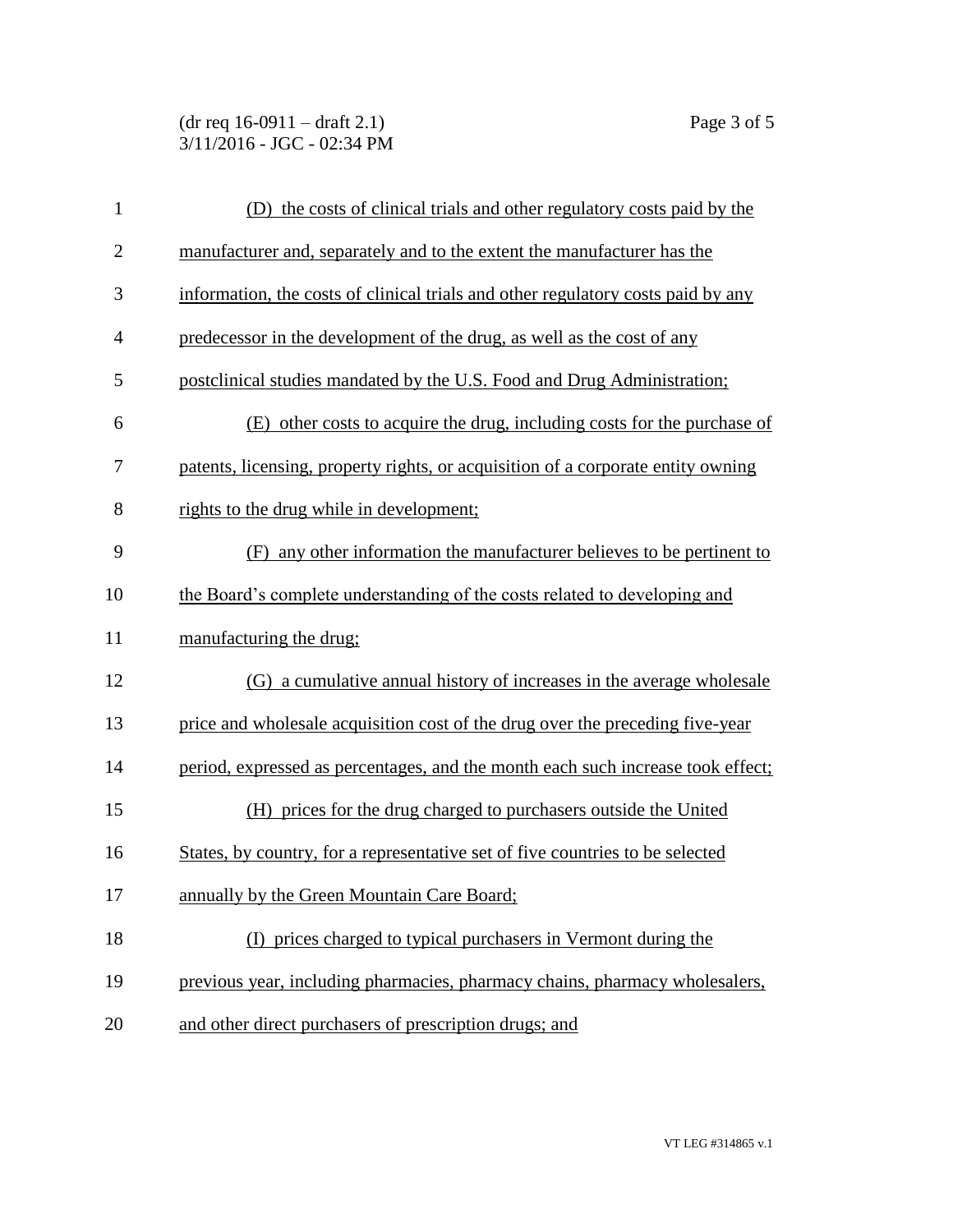## (dr req 16-0911 – draft 2.1) Page 4 of 5 3/11/2016 - JGC - 02:34 PM

| $\mathbf{1}$   | (J) typical prices charged to pharmacy benefit managers for                      |
|----------------|----------------------------------------------------------------------------------|
| $\overline{2}$ | distribution in Vermont during the previous year, net of rebates and of other    |
| 3              | payments from the manufacturer to the pharmacy benefit manager and the           |
| $\overline{4}$ | pharmacy benefit manager to the manufacturer.                                    |
| 5              | (2) The reported information shall be audited by an independent,                 |
| 6              | third-party auditor prior to filing.                                             |
| 7              | (d) The Green Mountain Care Board shall provide a report to the General          |
| 8              | Assembly on or before December 1 of each year describing the information         |
| 9              | received from manufacturers pursuant to this section. The Board shall review     |
| 10             | and analyze the data, aggregate the data to determine trends in components of    |
| 11             | drug production costs, and determine whether the data suggest the need for       |
| 12             | legislative, administrative, or other policy changes. The report shall include a |
| 13             | statement of the total cost to the State of Vermont for the year for each drug   |
| 14             | identified pursuant to subsection (a) of this section paid for through the State |
| 15             | Employees Health Benefit Plan, Medicaid, VPharm, and any other State             |
| 16             | program for the purchase of prescription drugs. The Board shall also post the    |
| 17             | report on the Board's website.                                                   |
| 18             | (e) Information and reports provided to the Green Mountain Care Board            |
| 19             | pursuant to this section are exempt from public inspection and copying under     |
| 20             | the Public Records Act and shall not be released. Any public reporting of the    |